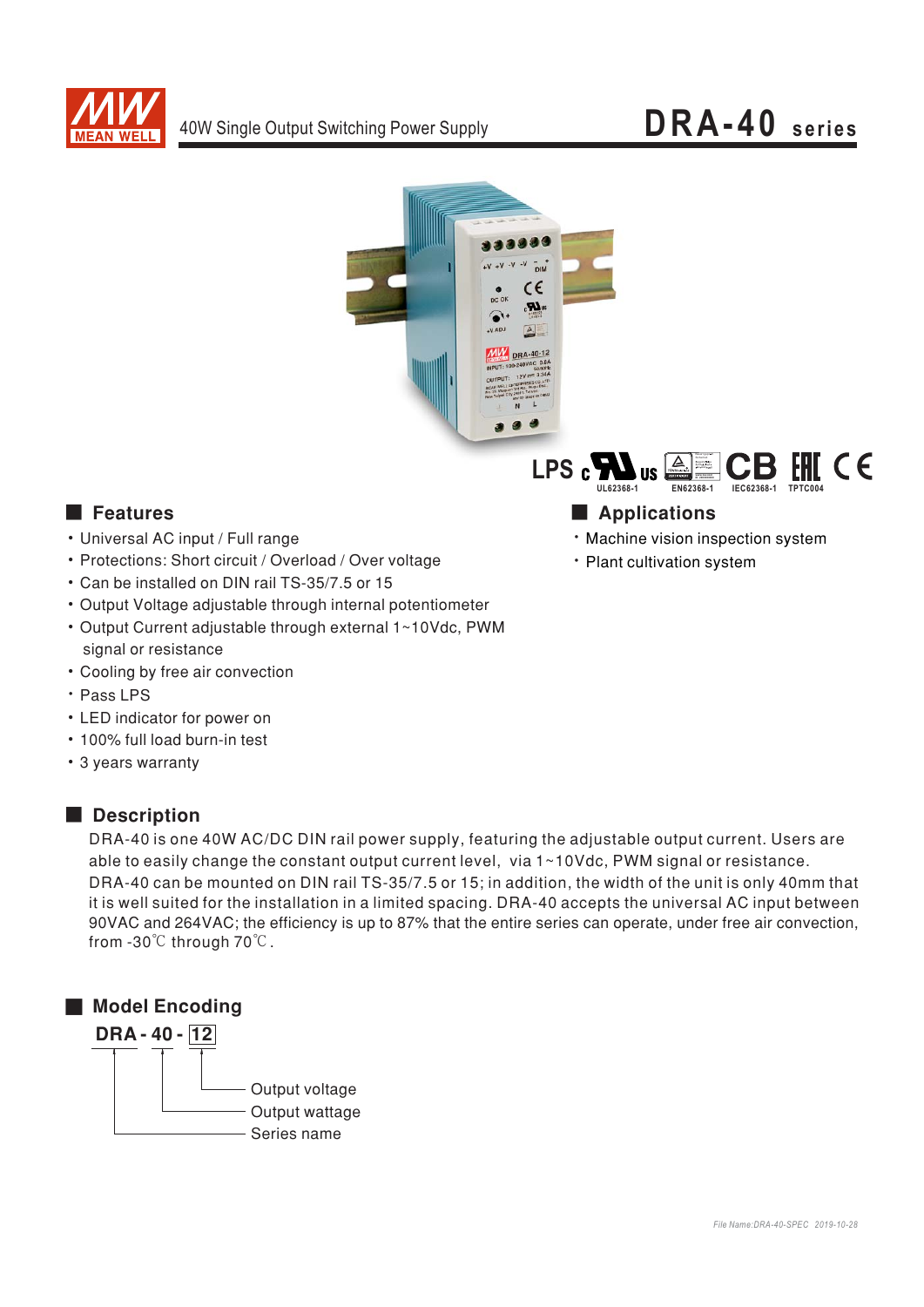

## **SPECIFICATION**

| <b>MODEL</b>                                  |                                                                                                                                                                                                                                                                 | <b>DRA-40-12</b>                                                                                                                                        | <b>DRA-40-24</b> |  |
|-----------------------------------------------|-----------------------------------------------------------------------------------------------------------------------------------------------------------------------------------------------------------------------------------------------------------------|---------------------------------------------------------------------------------------------------------------------------------------------------------|------------------|--|
|                                               | <b>DC VOLTAGE</b>                                                                                                                                                                                                                                               | 12V                                                                                                                                                     | <b>24V</b>       |  |
|                                               | <b>CONSTANT CURRENT REGION 3~12V</b>                                                                                                                                                                                                                            |                                                                                                                                                         | $3 - 24V$        |  |
|                                               | <b>RATED CURRENT</b>                                                                                                                                                                                                                                            | 3.34A                                                                                                                                                   | 1.7A             |  |
|                                               | <b>CURRENT RANGE</b>                                                                                                                                                                                                                                            | $0 - 3.34A$                                                                                                                                             | $0 - 1.7A$       |  |
|                                               | <b>RATED POWER</b>                                                                                                                                                                                                                                              | 40.08W                                                                                                                                                  | 40.8W            |  |
|                                               | RIPPLE & NOISE (max.) Note.2   120mVp-p                                                                                                                                                                                                                         |                                                                                                                                                         | 150mVp-p         |  |
| <b>OUTPUT</b>                                 | <b>VOLTAGE ADJ. RANGE</b>                                                                                                                                                                                                                                       | $12 - 15V$                                                                                                                                              | $24 - 30V$       |  |
|                                               | <b>VOLTAGE TOLERANCE Note.3</b>                                                                                                                                                                                                                                 | ±1.0%                                                                                                                                                   | ±1.0%            |  |
|                                               | <b>LINE REGULATION</b>                                                                                                                                                                                                                                          | $\pm 0.5\%$                                                                                                                                             | ±0.5%            |  |
|                                               | <b>LOAD REGULATION</b>                                                                                                                                                                                                                                          | ±0.5%                                                                                                                                                   | ±0.5%            |  |
|                                               | SETUP, RISE TIME Note.4 400ms, 90ms/230VAC                                                                                                                                                                                                                      | 800ms, 90ms/115VAC at full load                                                                                                                         |                  |  |
|                                               | <b>HOLD UP TIME (Typ.)</b>                                                                                                                                                                                                                                      | 10ms/115VAC at full load<br>50ms/230VAC                                                                                                                 |                  |  |
|                                               | <b>VOLTAGE RANGE</b>                                                                                                                                                                                                                                            | 127 ~ 370VDC [DC input operation possible by connecting AC/L(+), AC/N(-)]<br>$90 - 264$ VAC                                                             |                  |  |
| <b>INPUT</b>                                  | <b>FREQUENCY RANGE</b>                                                                                                                                                                                                                                          | $47 \sim 63$ Hz                                                                                                                                         |                  |  |
|                                               | <b>EFFICIENCY (Typ.)</b>                                                                                                                                                                                                                                        | 85%                                                                                                                                                     | 87%              |  |
|                                               | <b>AC CURRENT (Typ.)</b>                                                                                                                                                                                                                                        | 0.8A/115VAC<br>0.6A/230VAC                                                                                                                              |                  |  |
|                                               | <b>INRUSH CURRENT (Typ.)</b>                                                                                                                                                                                                                                    | COLD START 30A/115VAC<br>60A/230VAC                                                                                                                     |                  |  |
| <b>PROTECTION</b>                             | <b>OVERLOAD</b>                                                                                                                                                                                                                                                 | 95 ~ 108% rated output power                                                                                                                            |                  |  |
|                                               |                                                                                                                                                                                                                                                                 | Protection type : Constant current limiting, recovers automatically after fault condition is removed                                                    |                  |  |
|                                               | <b>OVER VOLTAGE</b>                                                                                                                                                                                                                                             | $14.49 - 18.63V$                                                                                                                                        | $28.98 - 37.26V$ |  |
|                                               |                                                                                                                                                                                                                                                                 | Protection type : Shut down o/p voltage, re-power on to recover                                                                                         |                  |  |
|                                               | <b>WORKING TEMP.</b>                                                                                                                                                                                                                                            | -30 ~ +70 $^{\circ}$ C (Refer to "Derating Curve")                                                                                                      |                  |  |
|                                               | <b>WORKING HUMIDITY</b>                                                                                                                                                                                                                                         | 20 ~ 90% RH non-condensing                                                                                                                              |                  |  |
|                                               | ENVIRONMENT STORAGE TEMP., HUMIDITY                                                                                                                                                                                                                             | $-40 \sim +85^{\circ}$ C, 10 ~ 95% RH                                                                                                                   |                  |  |
|                                               | <b>TEMP. COEFFICIENT</b>                                                                                                                                                                                                                                        | $\pm$ 0.03%/°C (0 ~ 55°C) on output                                                                                                                     |                  |  |
|                                               | <b>VIBRATION</b>                                                                                                                                                                                                                                                | 10 ~ 500Hz, 2G 10min./1cycle, 60min. each along X, Y, Z axes                                                                                            |                  |  |
| <b>SAFETY &amp;</b><br><b>EMC</b><br>(Note 5) | <b>SAFETY STANDARDS</b>                                                                                                                                                                                                                                         | UL62368-1, TUV EN62368-1, EAC TP TC 004 approved                                                                                                        |                  |  |
|                                               | <b>WITHSTAND VOLTAGE</b>                                                                                                                                                                                                                                        | $I/P$ -O/P:3KVAC<br>I/P-FG:2KVAC O/P-FG:0.5KVAC                                                                                                         |                  |  |
|                                               | <b>ISOLATION RESISTANCE</b>                                                                                                                                                                                                                                     | I/P-O/P, I/P-FG, O/P-FG:100M Ohms / 500VDC / 25°C/70% RH                                                                                                |                  |  |
|                                               | <b>EMC EMISSION</b>                                                                                                                                                                                                                                             | Compliance to EN55032 (CISPR32) Class B, EN61000-3-2,-3, EAC TP TC 020                                                                                  |                  |  |
|                                               | <b>EMC IMMUNITY</b><br>Compliance to EN61000-4-2,3,4,5,6,8,11, EN55024, EN61204-3, light industry level, criteria A, EAC TP TC 020                                                                                                                              |                                                                                                                                                         |                  |  |
| <b>OTHERS</b>                                 | <b>MTBF</b>                                                                                                                                                                                                                                                     | MIL-HDBK-217F $(25^{\circ}C)$<br>439.3K hrs min.                                                                                                        |                  |  |
|                                               | <b>DIMENSION</b>                                                                                                                                                                                                                                                | 40*90*100mm (W*H*D)                                                                                                                                     |                  |  |
|                                               | <b>PACKING</b>                                                                                                                                                                                                                                                  | 0.3Kg; 42pcs/13.6Kg/0.82CUFT                                                                                                                            |                  |  |
| <b>NOTE</b>                                   | 1. All parameters NOT specially mentioned are measured at 230VAC input, rated load and 25°C of ambient temperature.<br>2. Ripple & noise are measured at 20MHz of bandwidth by using a 12" twisted pair-wire terminated with a 0.1uf & 47uf parallel capacitor. |                                                                                                                                                         |                  |  |
|                                               | 3. Tolerance : includes set up tolerance, line regulation and load regulation.                                                                                                                                                                                  |                                                                                                                                                         |                  |  |
|                                               |                                                                                                                                                                                                                                                                 | 4. Length of set up time is measured at cold first start. Turning ON/OFF the power supply may lead to increase of the set up time.                      |                  |  |
|                                               | 5. The power supply is considered a component which will be installed into a final equipment. The final equipment must be re-confirmed                                                                                                                          |                                                                                                                                                         |                  |  |
|                                               | that it still meets EMC directives. For guidance on how to perform these EMC tests, please refer to "EMI testing of component power<br>supplies." (as available on http://www.meanwell.com)                                                                     |                                                                                                                                                         |                  |  |
|                                               | 6. Installation clearances : 40mm on top, 20mm on the bottom, 5mm on the left and right side are recommended when loaded                                                                                                                                        |                                                                                                                                                         |                  |  |
|                                               | permanently with full power. In case the adjacent device is a heat source, 15mm clearance is recommended.                                                                                                                                                       |                                                                                                                                                         |                  |  |
|                                               | than 2000m(6500ft).                                                                                                                                                                                                                                             | 7. The ambient temperature derating of $3.5^{\circ}$ /1000m with fanless models and of $5^{\circ}$ /1000m with fan models for operating altitude higher |                  |  |
|                                               |                                                                                                                                                                                                                                                                 |                                                                                                                                                         |                  |  |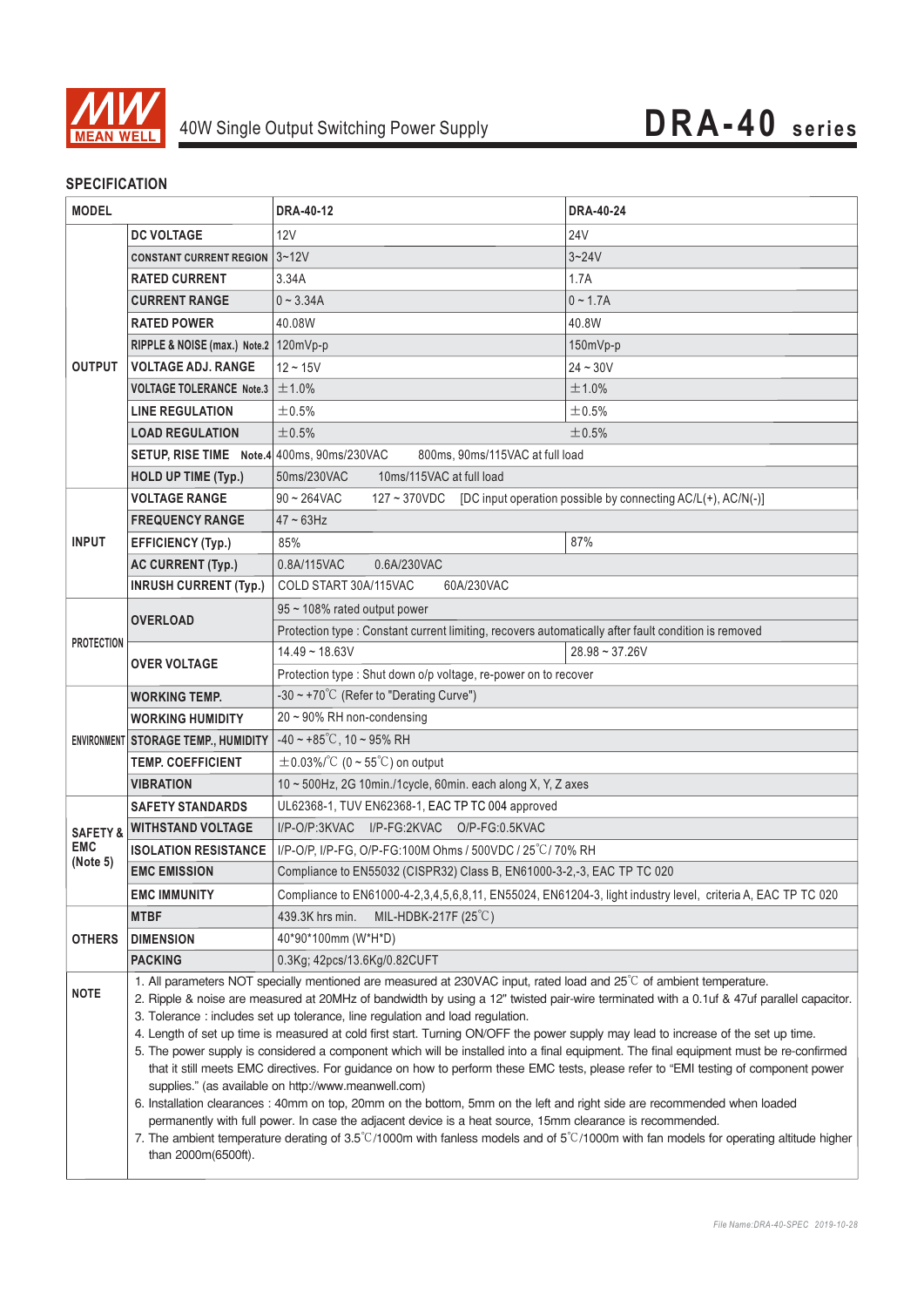

## 40W Single Output Switching Power Supply **DRA-40 series**

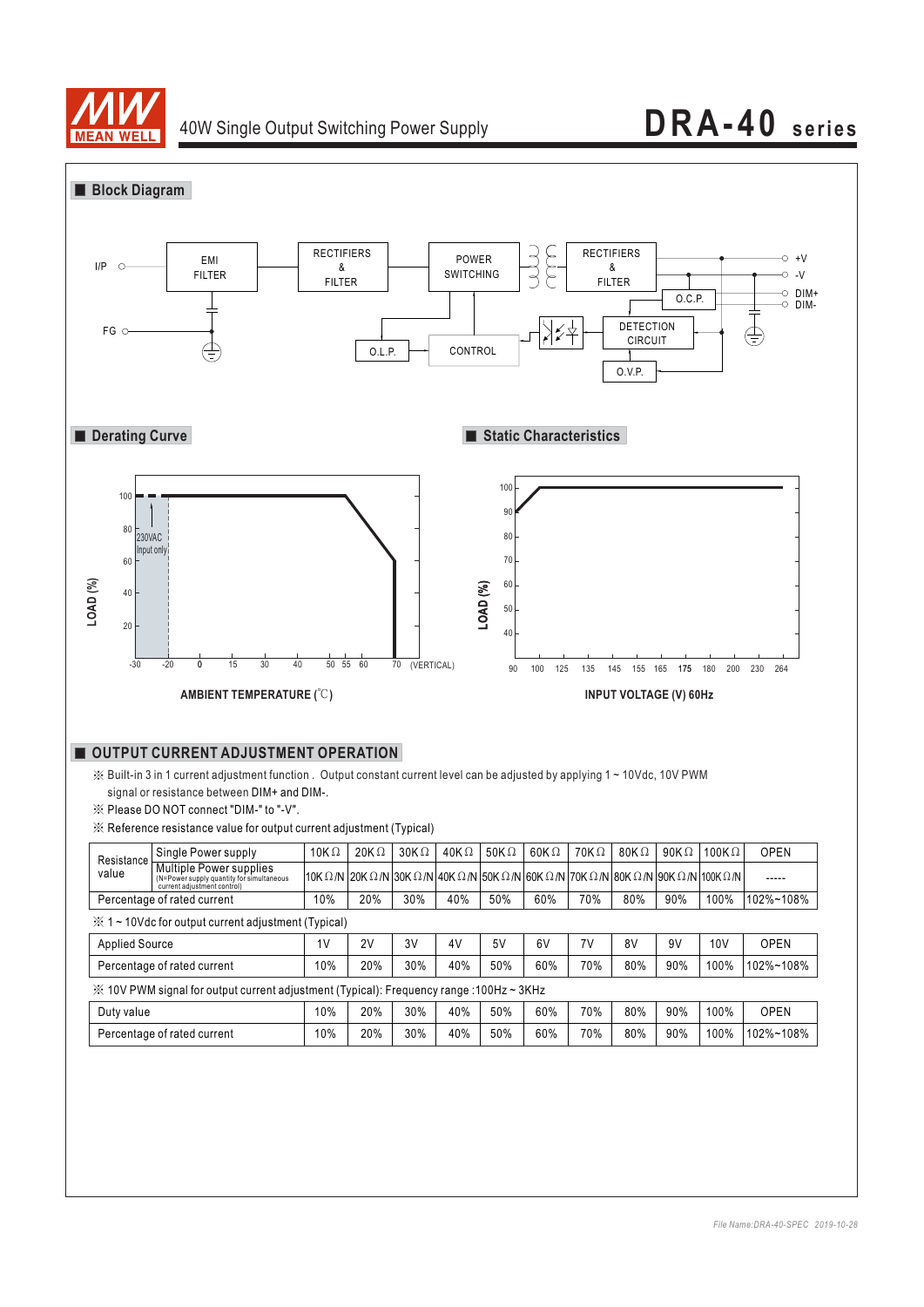

# 40W Single Output Switching Power Supply **DRA-40 series**



※Using the current adjustment function can not adjust the output current to 0A. Please refer to the connection method below to adjust the output current to 0A.

### **DRIVING METHODS OF APPLICATIONS**

The power supply may either work in "constant voltage mode or constant current mode"



In the constant current region, the highest voltage at the output of the driver depends on the configuration of the end systems.

Should there be any compatibility issues, please contact MEAN WELL.